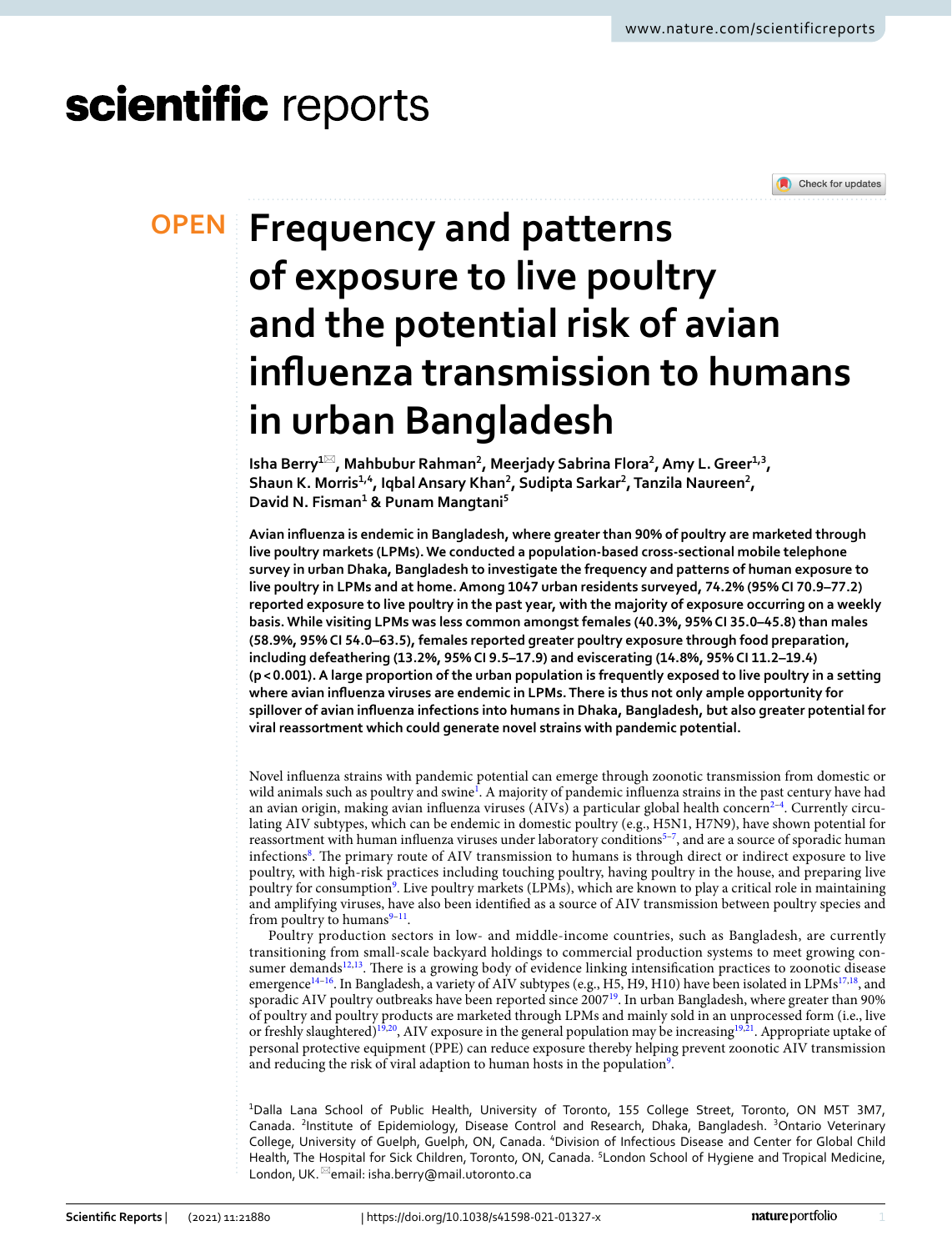Although population-based poultry exposure surveys have been conducted in Hong Kong<sup>[22,](#page-7-17)23</sup>, China<sup>[24](#page-7-19)[–26](#page-7-20)</sup>, Vietnam and Thailand<sup>[27](#page-7-21)</sup>, such information is of interest in Bangladesh where there are lower resource capacities, different poultry production systems, and growing populations in dense urban areas. The extent of poultry expo-sure in the general urban population, as opposed to high-risk poultry sector workers in farms or markets<sup>11[,28](#page-7-22)[,29](#page-7-23)</sup>, has not been studied in Bangladesh. Furthermore, while in rural Bangladesh, females are generally involved in raising backyard poultry[30](#page-7-24),[31](#page-8-0), sex-disaggregated poultry exposures have not been explored in urban areas.

Here, we report on a population-based survey of live poultry exposure conducted among the general urban adult population of Dhaka, Bangladesh. We investigated the frequency and patterns of human exposure to live poultry in LPMs and at home, examined the uptake and adherence to prevention practices and use of PPE, and compared these patterns between males and females. Tis information may inform appropriate control strategies that are tailored to local socio-cultural contexts, and hence promote more sustainable mitigation measures to prevent transmission and emergence of infuenza viruses at the human-poultry interface.

### **Methods**

**Study design and participants.** We conducted a population-based cross-sectional survey in North and South Dhaka City Corporations (collectively known as DCC; population size: 6.97 million<sup>[32](#page-8-1)</sup>), Bangladesh from September to November 2019. Details of the study procedures have been described elsewhere<sup>33</sup>. In brief, we employed a single-stage stratifed mobile telephone survey using a computer-assisted telephone interview (CATI) system. We recruited an equal number of male and female participants to allow for robust sex-specifc analyses. Individuals were eligible for inclusion if they were at least 18 years of age, current DCC residents, and had been residing in DCC for the previous year. Survey recruitment using the CATI system enabled random selection of mobile telephone numbers from sampling frames provided by each mobile telephone operator in Bangladesh. Telephone numbers were provided with the permission of the Bangladesh Telecommunication Regulatory Commission.

Each selected mobile telephone number was attempted up to four times, with calls made at diferent times of day and on diferent days of the week. At the time of frst successful contact, respondents were screened for eligibility and sex before being invited to complete the survey. If the respondent was busy, the call was rescheduled for an alternate time within the next 7 days.

**Data collection.** Data regarding live poultry exposures were collected using a questionnaire we developed, building on surveys conducted in urban China[24,](#page-7-19)[25;](#page-7-25) the survey instrument was translated into Bangla and pretested for length, content validity, and comprehension. The main settings for exposure to poultry in urban Bangladesh are LPMs, which are defned as a fxed collection of stalls or vendors where the general public can purchase live chickens, ducks, geese or any by-products of these in an unprocessed form<sup>34</sup>. In line with previous research, we defne live poultry exposure as self-reported direct or indirect contact with live or unprocessed poultry at an LPM or in the hom[e24,](#page-7-19)[25.](#page-7-25) Information gathered included LPM visit rates in the past year, types of poultry purchased, contact (e.g., touching, proximity to defeathering and slaughtering) at LPMs, food preparation practices at home, prevention practices and PPE usage, recent infuenza-like-illness (ILI), as well as individual and household socio-demographic characteristics. ILI was defned as reporting a new fever and cough in the past 10 days<sup>[35](#page-8-4)</sup>. For participants not reporting visiting LPMs, we asked briefly about other household members' live poultry exposures to estimate household-level exposure. Interviews were administered in Bangla over the phone by trained research assistants and data were recorded in real-time within the CATI system. The final survey instrument is available in the Supplementary Information.

**Statistical analysis.** We applied post-stratification weights to adjust for differences in the distribution of age, sex, and education between the survey sample and the DCC demographic profile of the 2011 census<sup>32</sup>. Population demographics were evaluated using descriptive statistics, including proportions for categorical variables, stratifed by sex. We estimated prevalence with 95% confdence intervals (CIs) for live poultry exposures and prevention practices stratifed by sex. Diferences in poultry exposure prevalence between males and females were examined using chi-square tests. Household-level poultry exposures and ILI were also estimated.

We applied a conservatively estimated number of visits to LPMs per response category using previously established methods<sup>25[,26](#page-7-20)</sup>. Standardized midpoints per response category were assigned to obtain the overall and age/sex stratifed mean annual number and standard deviation (SD) of LPM visits: 0 for no reported visits, 1 for 1–2 visits/year, 4 for 3–5 visits/year, 8 for 6–11 visits/year, 24 for 1–3 visits/month, 52 for 1–2 visits/week, 208 for 3–5 visits/week, 365 for daily visits.

All analyses were conducted in Stata 16.0 (StataCorp, College Station, TX, USA) using complex survey functions to incorporate survey weights.

**Ethics.** All study methods were carried out in accordance with relevant guidelines and regulations, and this study received ethical approval from the committees of each of the participating research institutions: University of Toronto (Protocol No. 37657), the Institute of Epidemiology Disease Control and Research (IRB/2019/11) and the London School of Hygiene and Tropical Medicine (Ref. 17661). The study was conducted in accordance with the Declaration of Helsinki. All participants provided oral informed consent via telephone.

#### **Results**

**Population characteristics.** Between September and November 2019, we dialled 5486 unique mobile tel-ephone numbers of which 2006 respondents were eligible<sup>[33](#page-8-2)</sup>. Interviews were completed with 1047 participants, for an overall response rate of 52.2%. Of the 1047 participants, 16 (1.5%) were excluded from analysis due to

2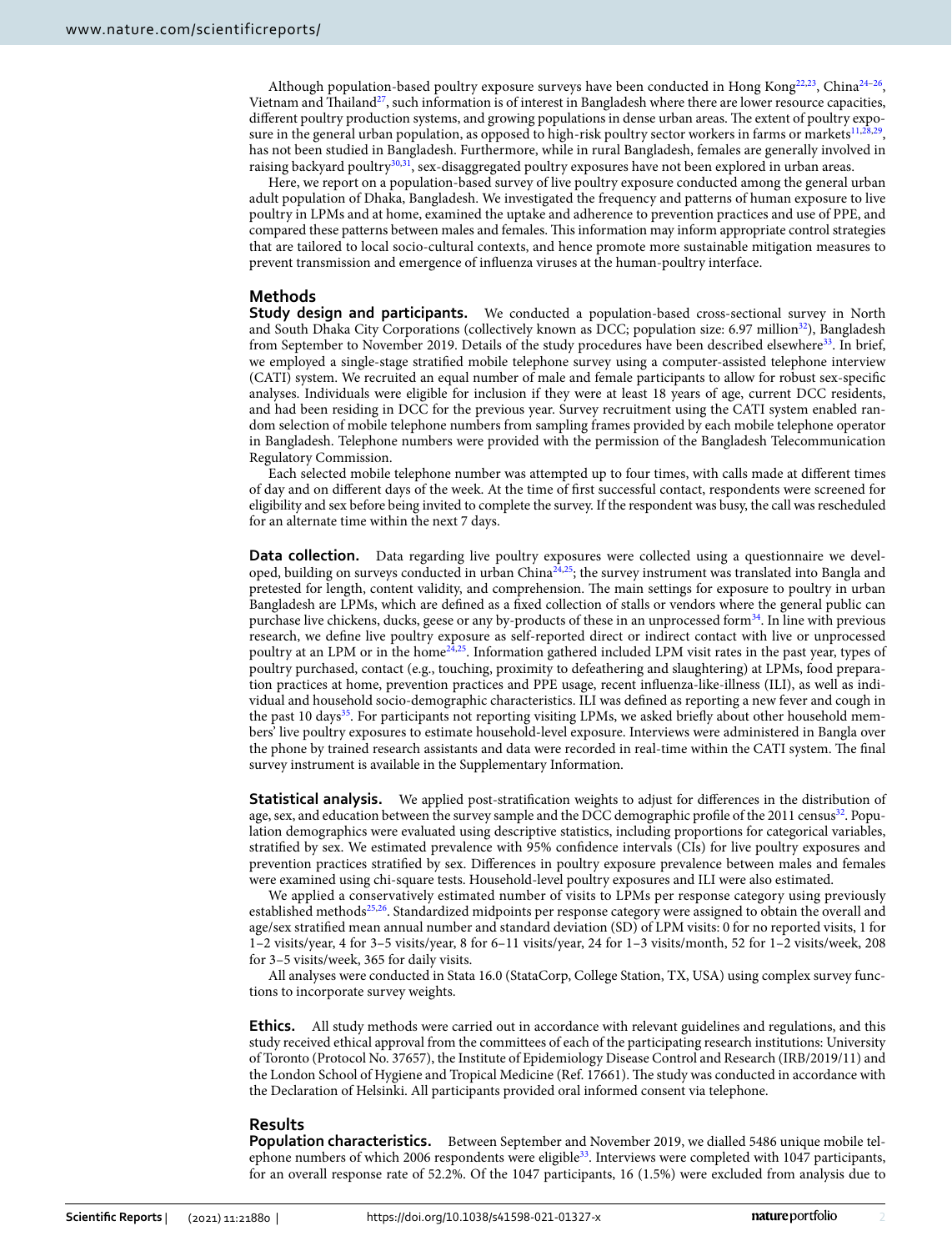|                                                                    | Male $(\%)$ | Female (%) | All (%)    |  |  |  |  |  |
|--------------------------------------------------------------------|-------------|------------|------------|--|--|--|--|--|
| Weighted sample <sup>a</sup>                                       | $n = 593$   | $n = 438$  | $n = 1031$ |  |  |  |  |  |
| <b>Individual characteristics</b>                                  |             |            |            |  |  |  |  |  |
| Age                                                                |             |            |            |  |  |  |  |  |
| $18 - 24$                                                          | 25.4        | 29.3       | 27.1       |  |  |  |  |  |
| $25 - 34$                                                          | 32.7        | 32.3       | 32.5       |  |  |  |  |  |
| $35 - 44$                                                          | 20.9        | 19.7       | 20.4       |  |  |  |  |  |
| $45 - 54$                                                          | 12.1        | 11.0       | 11.6       |  |  |  |  |  |
| $55 - 74$                                                          | 8.9         | 7.7        | 8.4        |  |  |  |  |  |
| Education (highest completed)                                      |             |            |            |  |  |  |  |  |
| <primary< td=""><td>20.8</td><td>28.1</td><td>23.9</td></primary<> | 20.8        | 28.1       | 23.9       |  |  |  |  |  |
| Primary (year 5)                                                   | 30.9        | 31.4       | 31.1       |  |  |  |  |  |
| Secondary (year 10)                                                | 12.5        | 13.3       | 12.8       |  |  |  |  |  |
| Higher secondary + (year 12)                                       | 35.8        | 27.2       | 32.2       |  |  |  |  |  |
| Occupation <sup>b</sup>                                            |             |            |            |  |  |  |  |  |
| Professional/technical                                             | 4.9         | 2.0        | 3.7        |  |  |  |  |  |
| Clerical, sales and service                                        | 48.9        | 9.9        | 32.2       |  |  |  |  |  |
| Skilled/unskilled labour                                           | 32.4        | 16.1       | 25.4       |  |  |  |  |  |
| Student                                                            | 7.8         | 8.0        | 7.9        |  |  |  |  |  |
| Home maker                                                         | 0.5         | 63.5       | 27.3       |  |  |  |  |  |
| Other <sup>c</sup>                                                 | 5.5         | 0.6        | 3.4        |  |  |  |  |  |
| Marital status <sup>b</sup>                                        |             |            |            |  |  |  |  |  |
| Single, never married                                              | 27.0        | 12.1       | 20.6       |  |  |  |  |  |
| Married                                                            | 71.2        | 78.7       | 74.4       |  |  |  |  |  |
| Other <sup>c</sup>                                                 | 1.8         | 9.2        | 4.9        |  |  |  |  |  |
| Regionb                                                            |             |            |            |  |  |  |  |  |
| DCC North                                                          | 50.3        | 60.5       | 54.6       |  |  |  |  |  |
| DCC South                                                          | 49.7        | 39.5       | 45.4       |  |  |  |  |  |
| Household characteristics                                          |             |            |            |  |  |  |  |  |
| Household size <sup>b</sup>                                        |             |            |            |  |  |  |  |  |
| $1-3$ members                                                      | 29.0        | 26.6       | 28.0       |  |  |  |  |  |
| 4-5 members                                                        | 42.3        | 47.4       | 44.4       |  |  |  |  |  |
| $6 +$ members                                                      | 28.7        | 26.0       | 27.6       |  |  |  |  |  |
| Household with children <5 yearsb                                  |             |            |            |  |  |  |  |  |
| Yes                                                                | 73.2        | 64.5       | 69.5       |  |  |  |  |  |
| No                                                                 | 26.8        | 35.5       | 30.5       |  |  |  |  |  |
| Household keeps live poultry                                       |             |            |            |  |  |  |  |  |
| Yes                                                                | 9.8         | 12.4       | 10.9       |  |  |  |  |  |
| No                                                                 | 90.2        | 87.6       | 89.1       |  |  |  |  |  |

<span id="page-2-0"></span>**Table 1.** Demographic and household characteristics of participants, by sex, Dhaka City Corporation, Bangladesh. *CI* confdence interval, *yrs* years, *DCC* Dhaka City Corporation. a Sample weighted by age, sex and education to the Dhaka City Corporation demographic profile of the 2011 Bangladesh census. <sup>b</sup>Due to missing values, total weighted denominator for occupation n=1024; marital status n=1025; region n=1009; household size n = 1025; children n = 1017. < Other occupation includes retired and unemployed; other martial status includes widow/widower and divorced.

missing information for survey weighting variables (i.e., age, sex, education). The demographic distribution of the weighted survey sample was generally representative of the DCC adult population<sup>33</sup>, with about 42% female, the majority aged under 35 years, and most with less than secondary education. Two thirds of females were home makers; about half of males had clerical, sales, and service jobs and another third were in skilled/unskilled labour occupations. Nearly half of participants lived in households of 4–5 members, with over two thirds living with children<5 years of age. About 10% reported keeping live poultry in the household (Table [1\)](#page-2-0).

**Live poultry exposure and poultry purchasing practices.** The overall prevalence of any live poultry exposure, including at LPMs or in the home during food preparation, in the past year was 74.2% (95% CI 70.9–77.2) (Table [2](#page-3-0)). At the household-level, 89.0% (95% CI 86.5–91.0) of participants reported that someone in their household and/or themselves visited an LPM. Additionally, of the 11.0% (95% CI 9.0–13.5) who did not report any household LPM visits, 32.3% (95% CI 22.6–43.8) purchased live poultry through mobile vendors.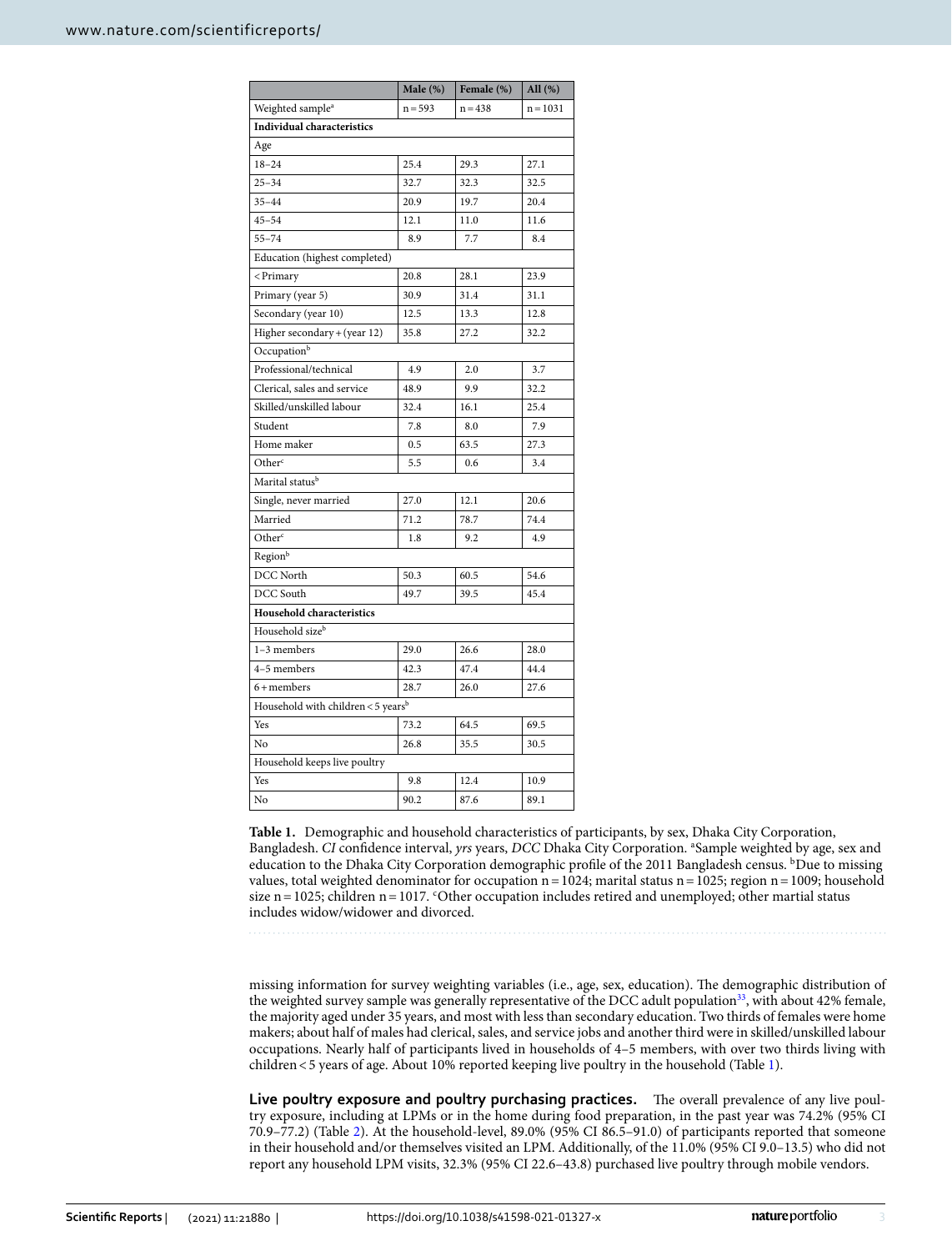|                                                  | Male                | Female              | All                 |                      |  |  |  |  |
|--------------------------------------------------|---------------------|---------------------|---------------------|----------------------|--|--|--|--|
|                                                  | % (95% CI)          | % (95% CI)          | % (95% CI)          | p-value <sup>a</sup> |  |  |  |  |
| Weighted sample <sup>b</sup>                     | $n = 593$           | $n = 438$           | $n = 1031$          |                      |  |  |  |  |
| Any poultry exposure (past year) $\epsilon$      |                     |                     |                     | < 0.001              |  |  |  |  |
| Yes                                              | 68.4 (63.7 - 72.7)  | 82.0 (77.6-85.7)    | 74.2 (70.9-77.2)    |                      |  |  |  |  |
| No                                               | $31.6(27.3 - 36.3)$ | $18.0(14.3-22.4)$   | $25.8(22.8-29.1)$   |                      |  |  |  |  |
| Live poultry market-related exposure (past year) |                     |                     |                     |                      |  |  |  |  |
| Visited an LPM                                   |                     |                     |                     | < 0.001              |  |  |  |  |
| Yes                                              | 58.9 (54.0–63.5)    | $40.3(35.0-45.8)$   | $51.0(47.3 - 54.6)$ |                      |  |  |  |  |
| No                                               | $41.1(36.5 - 46.0)$ | 59.7 (54.2-65.0)    | 49.0 (45.4–52.7)    |                      |  |  |  |  |
| Frequency of LPM visit <sup>d</sup>              |                     |                     |                     | 0.830                |  |  |  |  |
| $\geq$ 1-2/week                                  | $68.3(62.3 - 73.8)$ | $65.3(56.5 - 73.2)$ | $67.3(62.4 - 71.9)$ |                      |  |  |  |  |
| $1-3/month$                                      | $25.1(20.1-30.8)$   | 27.2 (20.0-35.8)    | 25.8 (21.6-30.5)    |                      |  |  |  |  |
| $\langle 1/month$                                | $6.6(4.1-10.4)$     | $7.5(4.2-13.2)$     | $6.9(4.8-9.9)$      |                      |  |  |  |  |
| Touched live poultry when buying <sup>d</sup>    |                     |                     |                     | < 0.001              |  |  |  |  |
| Yes                                              | 55.2 (48.9-61.3)    | $36.5(28.3-45.5)$   | $48.9(43.8 - 54.0)$ |                      |  |  |  |  |
| No                                               | 44.8 (38.7-51.1)    | $63.5(54.5 - 71.7)$ | $51.1(46.0 - 56.2)$ |                      |  |  |  |  |
| Touched cages/basket when buying <sup>d</sup>    |                     |                     |                     | 0.309                |  |  |  |  |
| Yes                                              | $8.9(6.0-13.0)$     | $5.9(2.9-11.6)$     | $7.9(5.6 - 11.0)$   |                      |  |  |  |  |
| No                                               | 91.1 (87.0–94.0)    | 94.1 (88.4-97.1)    | 92.1 (89.0-94.4)    |                      |  |  |  |  |
| Slaughter location <sup>d</sup>                  |                     |                     |                     | 0.047                |  |  |  |  |
| Market                                           | 89.7 (84.3-93.3)    | 96.7 (90.8-98.9)    | 92.0 (88.2-94.7)    |                      |  |  |  |  |
| Home                                             | $10.0(6.4-15.4)$    | $2.9(0.8-9.2)$      | $7.6(5.0-11.5)$     |                      |  |  |  |  |
| Other                                            | $0.3(0.04-2.0)$     | $0.5(0.1-1.9)$      | $0.3(0.1-1.2)$      |                      |  |  |  |  |
| Stood near stall during slaughteringe,f          |                     |                     |                     | 0.566                |  |  |  |  |
| Yes                                              | 89.3 (84.5-92.7)    | $91.1(85.6 - 94.6)$ | 89.8 (86.4-92.6)    |                      |  |  |  |  |
| No                                               | $10.7(7.3-15.5)$    | $8.9(5.4 - 14.4)$   | $10.1(7.4-13.6)$    |                      |  |  |  |  |
| Stood near stall during defeatheringe,f          |                     |                     |                     | 0.008                |  |  |  |  |
| Yes                                              | $85.6(80.2 - 89.7)$ | 94.6 (89.4–97.3)    | $88.5(84.6 - 91.5)$ |                      |  |  |  |  |
| No                                               | $14.4(10.3-19.8)$   | $5.4(2.7-10.6)$     | $11.5(8.5-15.4)$    |                      |  |  |  |  |
| Stood near stall during evisceratinge,f          |                     |                     |                     | 0.570                |  |  |  |  |
| Yes                                              | 77.3 (71.4-82.3)    | $80.1(71.3-86.7)$   | 78.2 (73.4–82.3)    |                      |  |  |  |  |
| No                                               | $22.7(17.7-28.6)$   | 19.9 (13.3-28.7)    | $21.8(17.7-26.6)$   |                      |  |  |  |  |
| Food preparation related exposure (past year)    |                     |                     |                     |                      |  |  |  |  |
| Slaughtered                                      |                     |                     |                     | < 0.001              |  |  |  |  |
| Yes                                              | $25.7(21.7-30.2)$   | $8.2(5.4-12.3)$     | $18.3(15.6-21.4)$   |                      |  |  |  |  |
| No                                               | 74.3 (69.8-78.3)    | 91.8 (87.7-94.6)    | $81.7(78.6 - 84.4)$ |                      |  |  |  |  |
| Defeathered                                      |                     |                     |                     | < 0.001              |  |  |  |  |
| Yes                                              | $5.8(4.0-8.3)$      | $13.2(9.5 - 17.9)$  | $8.9(7.0 - 11.3)$   |                      |  |  |  |  |
| No                                               | 94.2 (91.7–96.0)    | $86.9(82.1 - 90.5)$ | 91.1 (88.7–93.0)    |                      |  |  |  |  |
| Eviscerated                                      |                     |                     |                     | < 0.001              |  |  |  |  |
| Yes                                              | $4.1(2.5-6.5)$      | $14.8(11.2-19.4)$   | $8.7(6.8-11.0)$     |                      |  |  |  |  |
| No                                               | 95.9 (93.5–97.5)    | 85.2 (80.6–88.8)    | 91.3 (89.0–93.2)    |                      |  |  |  |  |
| Cut/washed meat                                  |                     |                     |                     | < 0.001              |  |  |  |  |
| Yes                                              | $19.3(15.9-23.2)$   | 77.9 (73.2–82.0)    | 44.2 (40.6–47.8)    |                      |  |  |  |  |
| No                                               | 80.7 (76.8-84.1)    | $22.1(18.0-26.8)$   | 55.8 (52.2–59.4)    |                      |  |  |  |  |

<span id="page-3-0"></span>**Table 2.** Exposure to live poultry in markets and during food preparation in the past year, by sex, Dhaka City Corporation, Bangladesh. *CI* confdence interval, *LPM* live poultry market. a P-value obtained from chi-square test comparing males and females. <sup>b</sup>Sample weighted by age, sex and education to the Dhaka City Corporation demographic profile of the 2011 Bangladesh census. 'Any poultry exposure is a combined outcome variable which includes both live poultry market-related and/or food preparation related exposures in the past year.  $d$ Weighted denominator includes those who report visiting an LPM,  $n = 525$ . *Weighted denominator includes* those who report slaughter location as market,  $n = 454$ . <sup>f</sup>Stood near defined as within 1 m, allowing for buyers to directly observe poultry processing.

4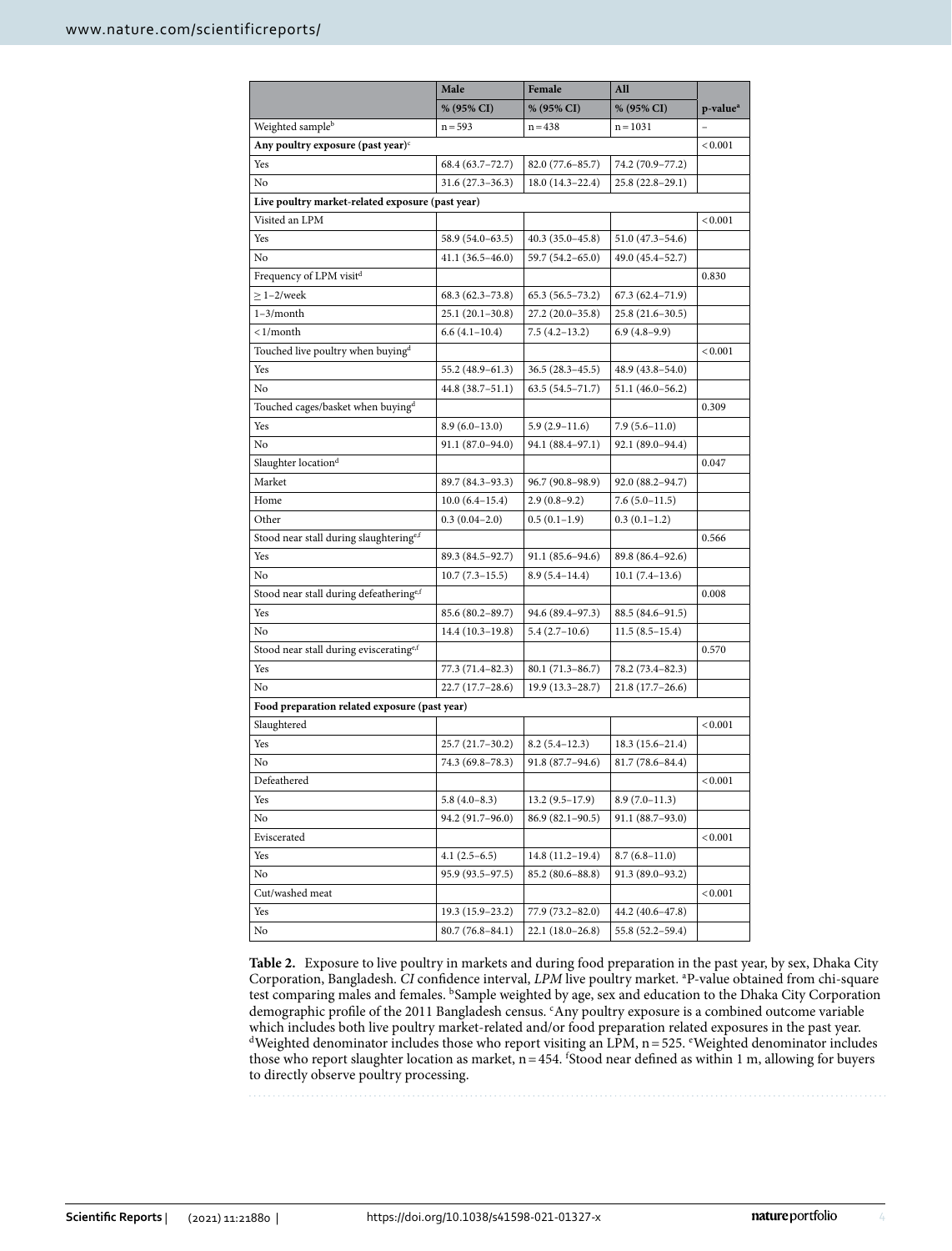

<span id="page-4-0"></span>**Figure 1.** Live poultry markets visits reported in the past year, by sex and age group, Dhaka City Corporation, Bangladesh. Annual live poultry market visiting varied by age and sex. The average number of visits was consistently higher amongst males than females across all age groups, and the greatest number of visits were recorded amongst individuals aged 35–44 years in both sexes.

There were significant differences in poultry exposure between males and females ( $p < 0.001$ ). Visiting LPMs was less common amongst females (40.3%, 95% CI 35.0–45.8) than males (58.9%, 95% CI 54.0–63.5). However, females had signifcantly greater poultry exposure through food preparation practices, with about three times as many females reporting defeathering (13.2%, 95% CI 9.5–17.9), eviscerating (14.8%, 95% CI 11.2–19.4), and cutting/washing fresh poultry meat (77.9%, 95% CI 73.2–82.0) as compared to males. Poultry slaughtering, when carried out at home as opposed to at the market, was more commonly reported by males (25.7%, 95% CI [2](#page-3-0)1.7–30.2) than females  $(8.2\% , 95\%$  CI 5.4–12.3) (Table 2). The average number of LPM visits per year was estimated as  $30.2$  (SD 2.2); however, there was substantial variation by age and sex (Fig. [1\)](#page-4-0). The average number of visits was consistently higher amongst males than females across all age groups, and the greatest number of visits were recorded amongst individuals aged 35–44 years in both sexes.

Of those who reported personally visiting an LPM in the past year, over two thirds (67.3%, 95% CI 62.4–71.9) made at least 1–2 visits per week with no observed diference between males and females (Table [2](#page-3-0)). About half of participants (48.9%, 95% CI 43.8–54.0) reported touching poultry while purchasing, with a signifcantly greater proportion of males than females reporting this (p < 0.001); 7.9% (95% CI 5.6–11.0) of participants reported indirectly contacting poultry (i.e., cages, baskets) when purchasing, with no notable diference by sex. Almost all respondents (92.0%, 95% CI 88.2–94.7) reported having their purchased poultry usually slaughtered at the market, and the majority reported standing by the stall during slaughtering, defeathering, and evisceration (Table [2](#page-3-0)). The most frequently purchased poultry types were broiler and Sonali chickens with the greatest proportion of respondents buying these on a weekly or monthly basis. Ducks and geese were purchased least frequently; types of purchases were similar between males and females (Fig. [2\)](#page-5-0).

**Prevention practices.** Among those who reported any poultry exposure, the majority (75.6%, 95% CI 71.6–79.2) reported always washing their hands with soap afer exposure, with a greater proportion of females reporting this practice than males (Table [3](#page-5-1)). Use of PPE in the population was generally low, with most participants reporting never wearing facemasks (90.1%, 95% CI 87.4–92.2) when exposed to poultry. Amongst those who reported food preparation practices at home, the majority reported never wearing gloves (96.1%, 95% CI 94.1–97.4) or aprons (98.9%, 95% CI 97.8–99.4). Tese practices varied slightly by sex, with a signifcantly greater proportion of females than males reporting never wearing facemasks ( $p=0.002$ ). A further breakdown of prevention practices by source and location of exposure is detailed in Supplementary Table 1.

**Infuenza like illness.** Between September and November 2019, the cumulative incidence of reported ILI was 3.1% (95% CI 2.0–4.7). ILI varied by age, with those above age 45 years having the highest incidence, and those in age groups 25–34 and 35–44 years with the lowest (Supplementary Fig. 1). Amongst those with ILI symptoms, 32.7% (95% CI 15.5–56.1) reported exposure to live poultry in the 3 days before symptom onset,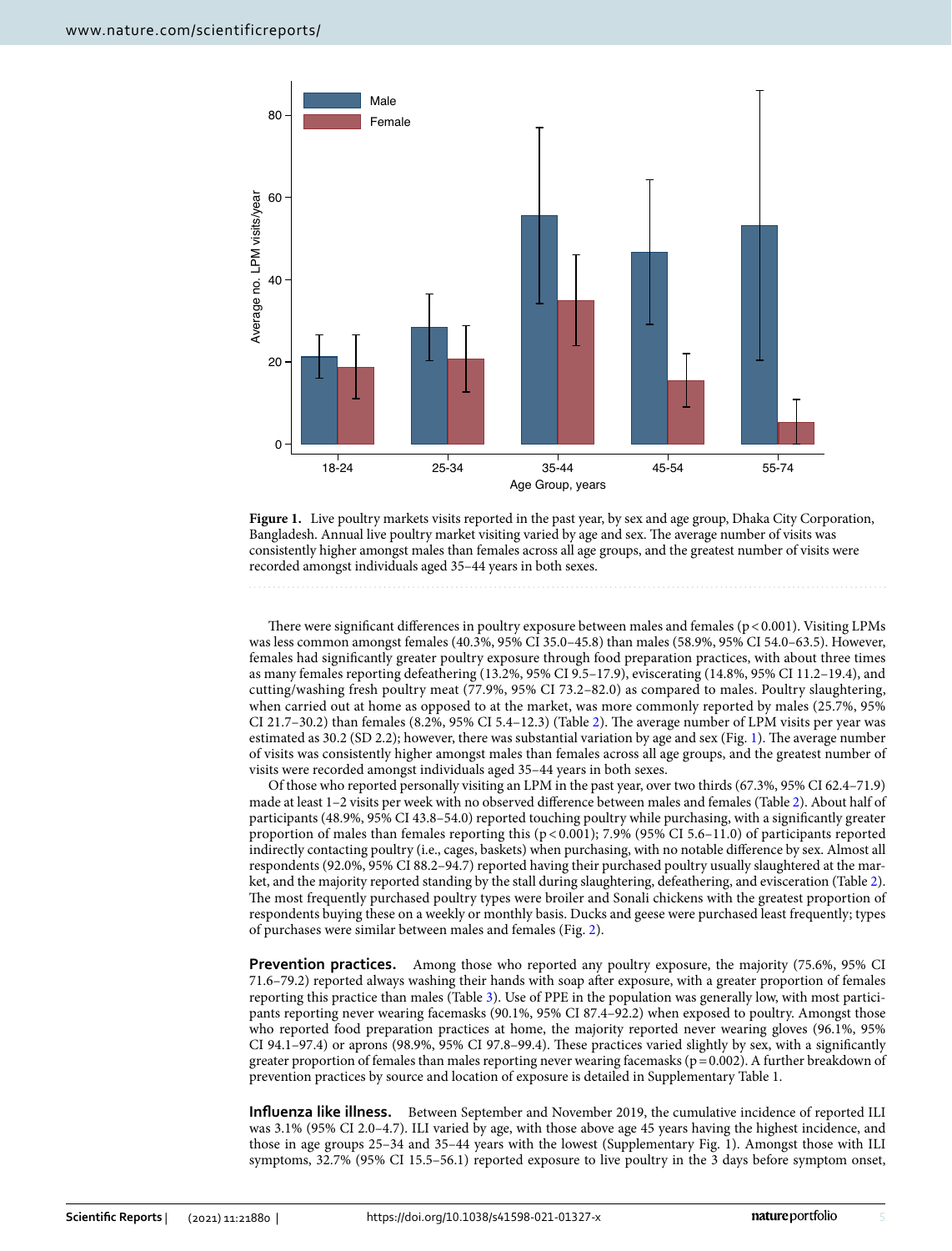

<span id="page-5-0"></span>Figure 2. Poultry purchasing practices among those who have visited a live poultry market in the past year, by sex, Dhaka City Corporation, Bangladesh. Purchasing practices varied by poultry type, broiler and Sonali chickens were predominantly purchased on a weekly or monthly basis while ducks and geese were purchased only annually. Purchasing practices were similar between males and females. The denominator is the weighted number of respondents reporting visiting a market in the past year, by sex.

|                              | Male                 | Female              | All                 |                          |
|------------------------------|----------------------|---------------------|---------------------|--------------------------|
|                              | % (95% CI)           | % (95% CI)          | % (95% CI)          | p-value <sup>a</sup>     |
| Weighted sample <sup>b</sup> | $n = 406$            | $n = 359$           | $n = 765$           | $\overline{\phantom{0}}$ |
| Washed hands with soap       |                      |                     |                     | < 0.001                  |
| Always                       | $70.7(65.0 - 75.8)$  | $81.2(75.3 - 85.9)$ | 75.6 (71.6-79.2)    |                          |
| Not always                   | $21.4(16.9-26.7)$    | $18.1(13.5-24.0)$   | $19.8(16.5-23.7)$   |                          |
| Never                        | $8.0(5.3-11.9)$      | $0.6(0.2-2.0)$      | $4.5(3.1-6.7)$      |                          |
| Wore gloves <sup>c</sup>     |                      |                     |                     | 0.220                    |
| Always                       | $0.9(0.2-3.5)$       | $3.0(1.5-5.6)$      | $2.1(1.2-3.9)$      |                          |
| Not always                   | $2.0(0.8-4.9)$       | $1.6(0.8-3.3)$      | $1.8(1.0-3.1)$      |                          |
| Never                        | 97.1 (93.9-98.7)     | 95.4 (92.6-97.2)    | 96.1 (94.1-97.4)    |                          |
| Wore facemask                |                      |                     |                     | 0.002                    |
| Always                       | $3.9(2.2-6.8)$       | $1.0(0.4-2.4)$      | $2.5(1.5-4.1)$      |                          |
| Not always                   | $9.7(6.9-13.5)$      | $4.8(2.9-8.0)$      | $7.4(5.6-9.8)$      |                          |
| Never                        | $86.4 (82.1 - 89.8)$ | 94.2 (91.0-96.3)    | $90.1(87.4 - 92.2)$ |                          |
| Wore apron <sup>c</sup>      |                      |                     |                     | 0.182                    |
| Always                       | $0.4(0.1-3.1)$       | $0.3(0.1-1.4)$      | $0.4(0.1-1.2)$      |                          |
| Not always                   | 0.0                  | $1.2(0.5-2.8)$      | $0.7(0.3-1.7)$      |                          |
| Never                        | 99.6 (96.9–99.9)     | $98.5(96.8-99.3)$   | 98.9 (97.8-99.4)    |                          |

<span id="page-5-1"></span>**Table 3.** Uptake of protective practices among those with poultry exposure in the past year, by sex, Dhaka City Corporation, Bangladesh. *CI* confdence interval. a P-value obtained from chi-square test comparing males and females. <sup>b</sup>Sample weighted by age, sex and education to the Dhaka City Corporation demographic profile of the 2011 Bangladesh census. Weighted denominator is those who report any exposure to live poultry in the past year. <sup>c</sup>Question was only asked to those who report slaughtering, defeathering, eviscerating and/or cutting poultry; weighted denominator includes only those who report these exposures, n=566.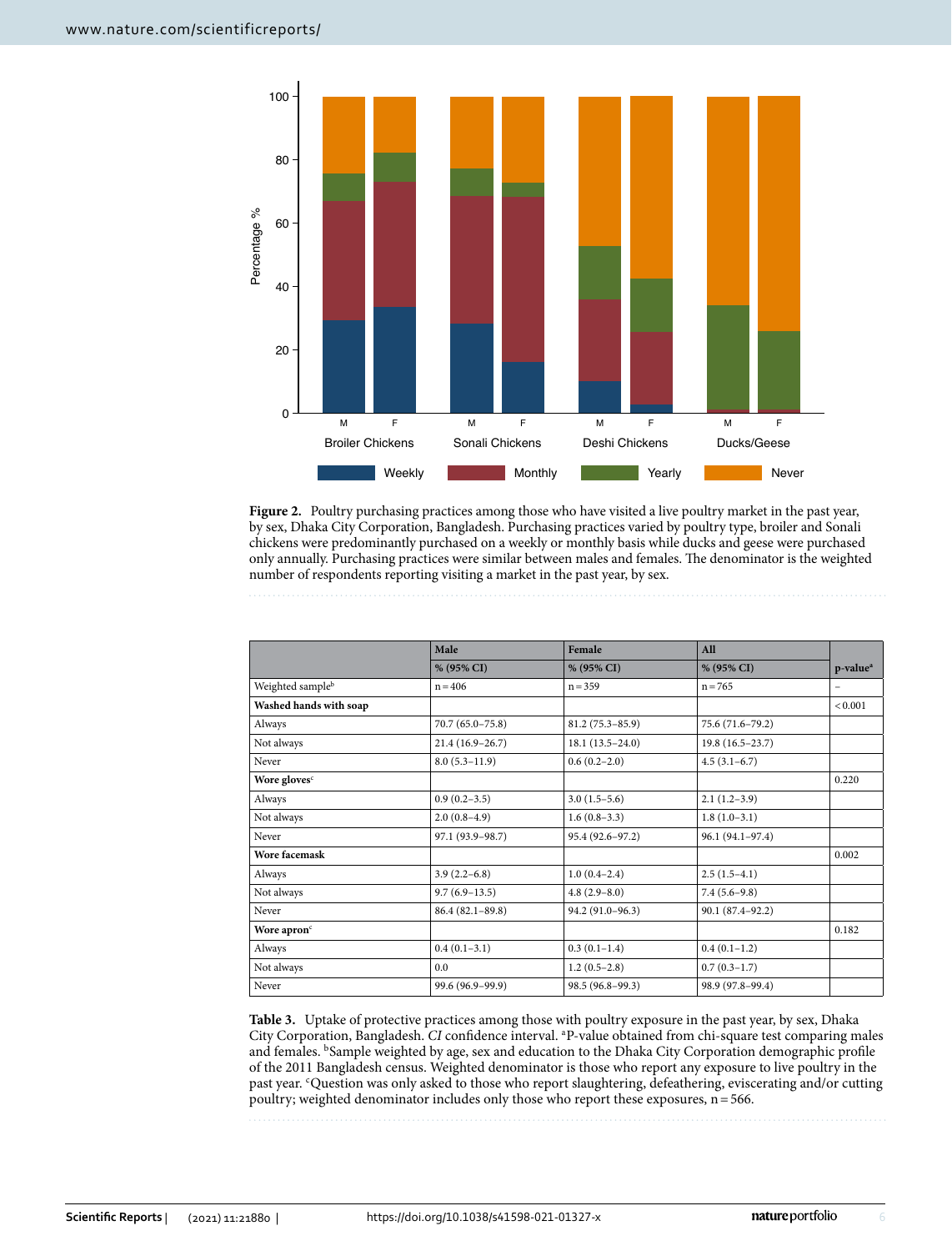which might suggest that if epidemic infuenza was circulating that co-infections with any AIVs may be possible. Household-level ILI cumulative incidence was 6.7% (95% CI 5.1–8.8).

#### **Discussion**

Tis population-based cross-sectional survey provides empirical estimates of high levels of exposure to live poultry in DCC, Bangladesh, adding to our understanding of the potential risks of avian infuenza transmission to humans in an urban low-income setting. Three quarters (74%) of the adult population are exposed to live poultry, with the majority reporting exposure on a weekly basis. Reported exposure practices included both LPM visits and at-home poultry food preparation but the patterns were diferent between males and females. While hygiene practices such as hand washing afer poultry exposure was high, the use of PPE—which has also been recommended by the Government of Bangladesh for those who are in contact with live poultry<sup>[19](#page-7-14)</sup>—was low, with less than 10% reporting wearing facemasks and less than 5% reporting wearing gloves or aprons. These results suggest that a large proportion of the urban population could easily be exposed to AIVs, which are known to circulate in LPMs in DCC, Bangladesh (H5 market prevalence: 21.6%, H9 market prevalence: 63.2%<sup>10</sup>)<sup>17,18</sup>.

In our study, 51% of the population reported personally visiting an LPM and 89% reported that at least one member of their household made a visit in the last year. While there are limited data on poultry exposure in other South Asian urban populations to enable comparisons, these estimates are considerably higher than those reported in other urban Asian settings such as in Hanoi, Vietnam where 34% of households reported buying live poultry<sup>36</sup>. Similarly, our results are higher than those of studies conducted in mainland urban China, which report between 19 and 45% of individuals visiting LPMs annually<sup>24–26</sup>. These differences could be due to greater perceived risks of AIVs in East and Southeast Asia, where there have been more recent and frequent AIV outbreaks<sup>[24](#page-7-19),[37](#page-8-6)</sup>, as well as ecosocial and livelihood differences (e.g., less access to other fresh meat or cold chain supported processed meat outlets). Despite the high exposure to live poultry in urban Bangladesh, there have been a low number of reported human AIV cases (eight H5N1 cases to date $^{\circ}$ ). While this could be due to underreporting of human AIV cases as well as moderate improvements in biosecurity practices at high-risk exposure point[s19](#page-7-14), the rate of efective viral transmission of AIVs afer close contact with infected poultry remains unclear and is perhaps lower than previously hypothesized.

Although contact with live poultry was high across the population, there were substantial variations in exposure practices between sex and age groups. Exposure amongst males was greatest through LPM visits while for females it was through food preparation—including defeathering and eviscerating, which while only reported by about 15% of females are both high-risk practices due to their considerable release of airborne AIV particles<sup>38</sup>. Our fndings are similar to studies conducted in rural Bangladesh, which report that females have higher involvement in poultry evisceration, defeathering, as well as cutting and washing fresh meat<sup>30,31</sup>. Amongst those visiting LPMs, we found that almost half of respondents reported contact with poultry before slaughter including touch-ing or picking up birds, which is similar to estimates in urban China<sup>[24,](#page-7-19)25</sup>. The vast majority of LPM-goers also reported standing near stalls during slaughter, evisceration, and defeathering, which may result in exposure to airborne AIV particles<sup>[38](#page-8-7)</sup>. While various biosecurity interventions such as designated slaughter areas have been implemented in markets to reduce direct contact with viscera<sup>19</sup>, our results suggest that there continues to be exposure risk within market settings in DCC, Bangladesh. Variations in exposure patterns are associated with differences in AIV risk<sup>39</sup>, and therefore public AIV awareness programs and interventions focused on structural changes in markets and behavioural risk modifcations should be appropriately targeted to local sex-specifc exposure patterns. These could include improved slaughter-house services at LPMs and greater uptake of bio-secure defeathering practices, such as buckets with lids, at homes for those reporting home-based poultry processing $40$ .

Effective biosecurity measures can limit the risk of AIV transmission due to high-risk or frequent exposure<sup>[34](#page-8-3)</sup>. We fnd that the overall uptake and adherence to prevention practices was low amongst those with poultry exposure. Hand hygiene practices were reported most, but adherence was still inadequate with 25% of respondents reporting never or not always washing their hands with soap afer poultry exposure; however, this may have changed with the COVID-19 pandemic. Notably, reports of handwashing in our study are higher than those reported in previous studies that have used direct participant observation<sup>[41](#page-8-10)</sup>. Potential interventions to increase handwashing practices could include the implementation of hand washing facilities within LPMs as has been effectively piloted in Indonesia<sup>42</sup>. Those who reported slaughtering, eviscerating, and/or defeathering poultry at home reported low PPE use, which is similar to uptake of prevention practices amongst LPM workers in Bangladesh<sup>[28](#page-7-22)</sup> and Nepal<sup>[43](#page-8-12)</sup>. This is also in line with findings from a recent systematic review and meta-analysis, which found that overall prevalence of wearing gloves, facemasks, aprons, and boots was low within LPMs and even lower within households<sup>[9](#page-7-6)</sup>. We found that amongst those self-reporting recent ILI symptoms almost a third reported poultry exposure in the three days prior to symptom onset, which would coincide with the infuenza latent period<sup>44</sup>. Such instances of exposure between humans and poultry pose a risk for coinfection and genetic reassortment between influenza strains<sup>[45](#page-8-14)</sup>, which could lead to the emergence of a novel influenza strain with pandemic potential. Public health programmes that ensure services and interventions are appropriately tailored to populations exposure, and improve the delivery, uptake, and adherence of PPE use and hygiene practices are required to reduce these risks.

Our study has some limitations. The survey response rate (52.2%) was slightly lower than previous telephone-based cross-sectional surveys conducted in Bangladesh using mobile phones<sup>[46](#page-8-15),[47](#page-8-16)</sup>. We aimed to minimise this bias by using a robust sampling strategy, including multiple call attempts and call-rescheduling. We also weighted the sample by sex, age, and education to be broadly representative of the census urban population. Our population sampling frame also only included those with mobile phones, a source of selection bias if those with and without mobile phones have diferent poultry exposure practices. However, given that mobile phone ownership is greater than 87% in urban Bangladesh we anticipate this having minimal impact on population estimates<sup>48</sup>. Research

7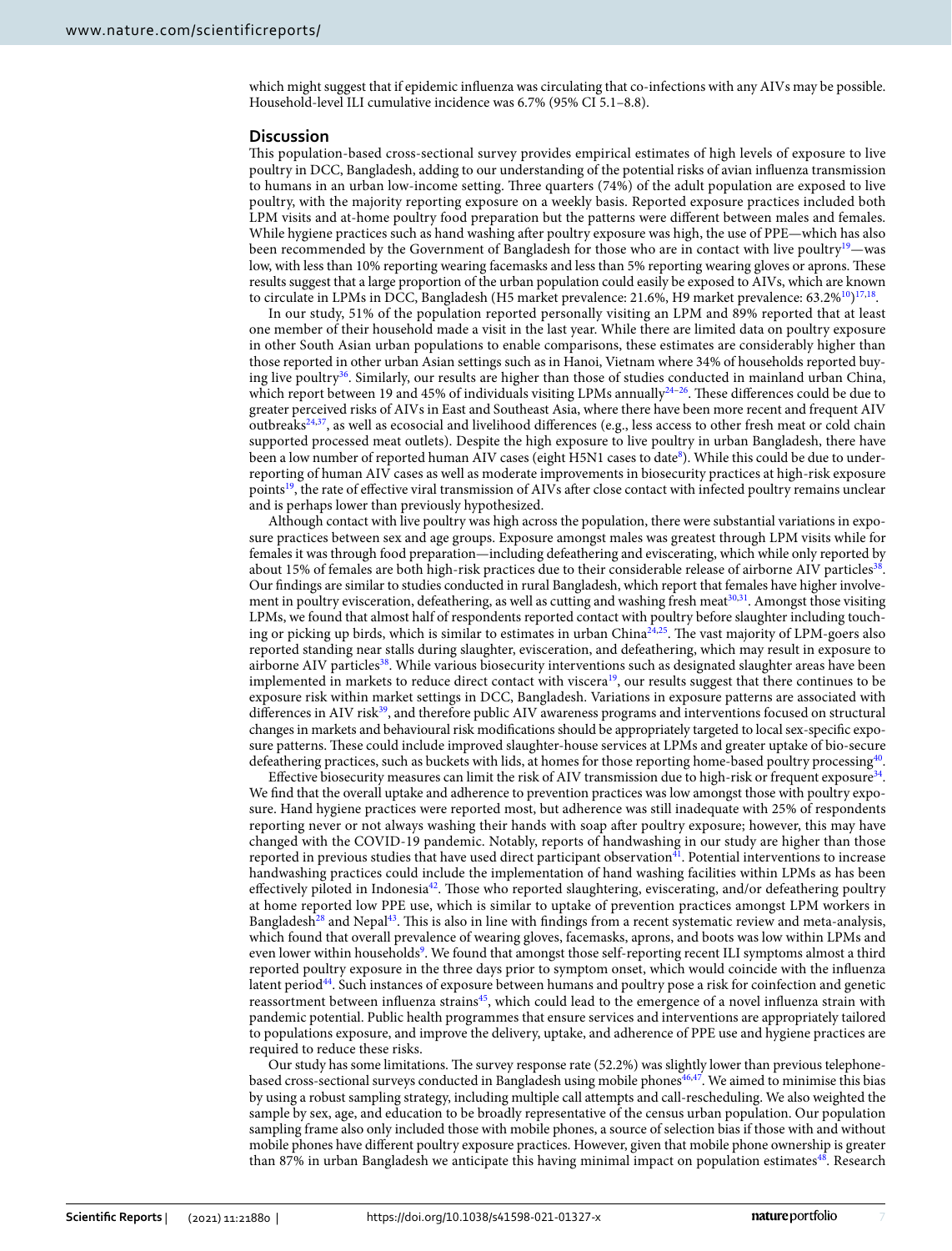in Afghanistan has found that those in lower socioeconomic quintiles had greater exposure to poultry $49$ , which would in fact suggest our results could be underestimates. Greater understanding on if and how these patterns may have changed since the COVID-19 pandemic would be important and could be further examined in longitudinal or repeated cross-sectional surveys. Finally, this study is based on self-reported exposures and prevention practices, which could be infuenced by social desirability bias. Tis may explain the reason for higher levels of handwashing than reported in previous studies conducted using direct observation $4<sup>1</sup>$ .

In conclusion, we fnd that exposure to live poultry is high and uptake of prevention practices are low among the general adult population in urban Bangladesh. There continue to be high risks for AIV transmission at human-poultry interfaces including at LPMs. Further research examining factors associated with poultry exposure and using this to develop interventions that are appropriately tailored to local socio-cultural contexts are needed to better support human and animal well-being. Strengthening collaborations between the human and animal health sectors is essential to better understand risk of transmission and protect populations from emergence of pandemic threats.

#### **Data availability**

The datasets analyzed during the current study are not publicly available due to pre-existing data sharing agreements. The data may be made available from the corresponding author on reasonable request.

Received: 25 May 2021; Accepted: 26 October 2021 Published online: 08 November 2021

#### **References**

- <span id="page-7-0"></span>1. Bui, C. M., Chughtai, A. A., Adam, D. C. & MacIntyre, C. R. An overview of the epidemiology and emergence of infuenza A infection in humans over time. *Arch. Public Health.* **75**, 15 (2017).
- <span id="page-7-1"></span>2. Webster, R. G., Bean, W. J., Gorman, O. T., Chambers, T. M. & Kawaoka, Y. Evolution and ecology of infuenza A viruses. *Microbiol. Rev.* **56**(1), 152–179 (1992).
- 3. Kawaoka, Y., Krauss, S. & Webster, R. G. Avian-to-human transmission of the PB1 gene of infuenza A viruses in the 1957 and 1968 pandemics. *J. Virol.* **63**(11), 4603–4608 (1989).
- <span id="page-7-2"></span>4. Smith, G. J. *et al.* Origins and evolutionary genomics of the 2009 swine-origin H1N1 infuenza A epidemic. *Nature* **459**(7250), 1122–1125 (2009).
- <span id="page-7-3"></span>5. Li, C. *et al.* Reassortment between avian H5N1 and human H3N2 infuenza viruses creates hybrid viruses with substantial virulence. *Proc. Natl. Acad. Sci.* **107**(10), 4687–4692 (2010).
- 6. Jackson, S. *et al.* Reassortment between avian H5N1 and human H3N2 infuenza viruses in ferrets: A public health risk assessment. *J. Virol.* **83**(16), 8131–8140 (2009).
- <span id="page-7-4"></span>7. White, M. C., Tao, H., Steel, J. & Lowen, A. C. H5N8 and H7N9 packaging signals constrain HA reassortment with a seasonal H3N2 infuenza A virus. *Proc. Natl. Acad. Sci. U. S. A.* **116**(10), 4611–4618 (2019).
- <span id="page-7-5"></span>8. World Health Organization. Cumulative number of confrmed human cases for avian infuenza A(H5N1) reported to WHO, 2003–2020. (2020).
- <span id="page-7-6"></span>9. Fournié, G., Høg, E., Barnett, T., Pfeifer, D. U. & Mangtani, P. A systematic review and meta-analysis of practices exposing humans to avian infuenza viruses, their prevalence, and rationale. *Am. J. Trop. Med. Hyg.* **97**(2), 376–388 (2017).
- <span id="page-7-26"></span>10. Kim, Y. *et al.* Prevalence of avian infuenza A(H5) and A(H9) viruses in live bird markets, Bangladesh. *Emerg. Infect. Dis.* **24**(12), 2309–2316 (2018).
- <span id="page-7-7"></span>11. Rahman, M. *et al.* Evaluation of potential risk of transmission of avian infuenza A viruses at live bird markets in response to unusual crow die-ofs in Bangladesh. *Infuenza Other Respir. Viruses.* **14**(3), 349–352 (2020).
- <span id="page-7-8"></span>12. Dolberg, F. *Poultry Sector Country Review: Bangladesh* (Food and Agriculture Organization of the United Nations, 2008).
- <span id="page-7-9"></span>13. Grace, D., Mutua, F., Ochungo, P., Kruska, R., Jones, K., Brierley, L. *et al*. *Mapping of Poverty and Likely Zoonoses Hotspots*. Zoonoses Project 4. Report to the UK Department for International Development. (International Livestock Research Institute, 2012).
- <span id="page-7-10"></span>14. Jones, B. A. *et al.* Zoonosis emergence linked to agricultural intensifcation and environmental change. *Proc. Natl. Acad. Sci.* **110**(21), 8399–8404 (2013).
- 15. Allen, T. *et al.* Global hotspots and correlates of emerging zoonotic diseases. *Nat. Commun.* **8**(1), 1124 (2017).
- <span id="page-7-12"></span><span id="page-7-11"></span>16. Rohr, J. R. *et al.* Emerging human infectious diseases and the links to global food production. *Nat. Sustain.* **2**(6), 445–456 (2019). 17. El-Shesheny, R. *et al.* Genetic characterization and pathogenic potential of H10 avian infuenza viruses isolated from live poultry
- <span id="page-7-13"></span>markets in Bangladesh. *Sci. Rep.* **8**(1), 10693 (2018). 18. Turner, J. C. *et al.* Insight into live bird markets of Bangladesh: An overview of the dynamics of transmission of H5N1 and H9N2
- avian infuenza viruses. *Emerg. Microbes Infect.* **6**(3), e12 (2017).
- <span id="page-7-14"></span>19. Rimi, N. A. *et al.* A decade of avian infuenza in Bangladesh: Where are we now?. *Trop. Med. Infect. Dis.* **4**(3), 119 (2019).
- <span id="page-7-15"></span>20. Moyen, N. *et al.* A large-scale study of a poultry trading network in Bangladesh: Implications for control and surveillance of avian infuenza viruses. *BMC Vet. Res.* **14**(1), 12 (2018).
- <span id="page-7-16"></span>21. Rahman, M. S., Jang, D.-H. & Yu, C.-J. Poultry industry of Bangladesh: Entering a new phase. *Korean J. Agric. Sci.* **44**(2), 272–282 (2017).
- <span id="page-7-17"></span>22. Fielding, R. *et al.* Avian infuenza risk perception, Hong Kong. *Emerg. Infect. Dis.* **11**(5), 677–682 (2005).
- <span id="page-7-18"></span>23. Wu, P. *et al.* Responses to threat of infuenza A(H7N9) and support for live poultry markets, Hong Kong, 2013. *Emerg. Infect. Dis.* **20**(5), 882–886 (2014).
- <span id="page-7-19"></span>24. Wang, L. *et al.* Human exposure to live poultry and psychological and behavioral responses to infuenza A(H7N9), China. *Emerg. Infect. Dis.* **20**(8), 1296–1305 (2014).
- <span id="page-7-25"></span>25. Liao, Q. *et al.* Live bird exposure among the general public, Guangzhou, China, May 2013. *PLoS One.* **10**(12), e0143582 (2015).
- <span id="page-7-21"></span><span id="page-7-20"></span>26. Peng, Z. *et al.* Rural villagers and urban residents exposure to poultry in China. *PLoS One.* **9**(4), e95430 (2014). 27. Liao, Q., Lam, W. W., Bich, T. H., Dang, V. T. & Fielding, R. Comparison of behaviors regarding live poultry exposure among rural
- residents in Vietnam and Thailand. *J. Infect. Dev. Ctries.* 8(4), 526-534 (2014).
- <span id="page-7-22"></span>28. Hossain, S. M., Eusufzai, S. Z., Elahi, M. M. & Jamayet, N. B. Knowledge, attitude and practices related to AI among poultry workers of Bangladesh. *Bangladesh J. Med. Sci.* **14**(1), 26–31 (2015).
- <span id="page-7-23"></span>29. Nasreen, S. *et al.* Highly pathogenic Avian Infuenza A(H5N1) virus infection among workers at live bird markets, Bangladesh, 2009–2010. *Emerg. Infect. Dis.* **21**(4), 629–637 (2015).
- <span id="page-7-24"></span>30. Rimi, N. A. *et al.* Poultry slaughtering practices in rural communities of Bangladesh and risk of avian infuenza transmission: A qualitative study. *EcoHealth* **11**(1), 83–93 (2014).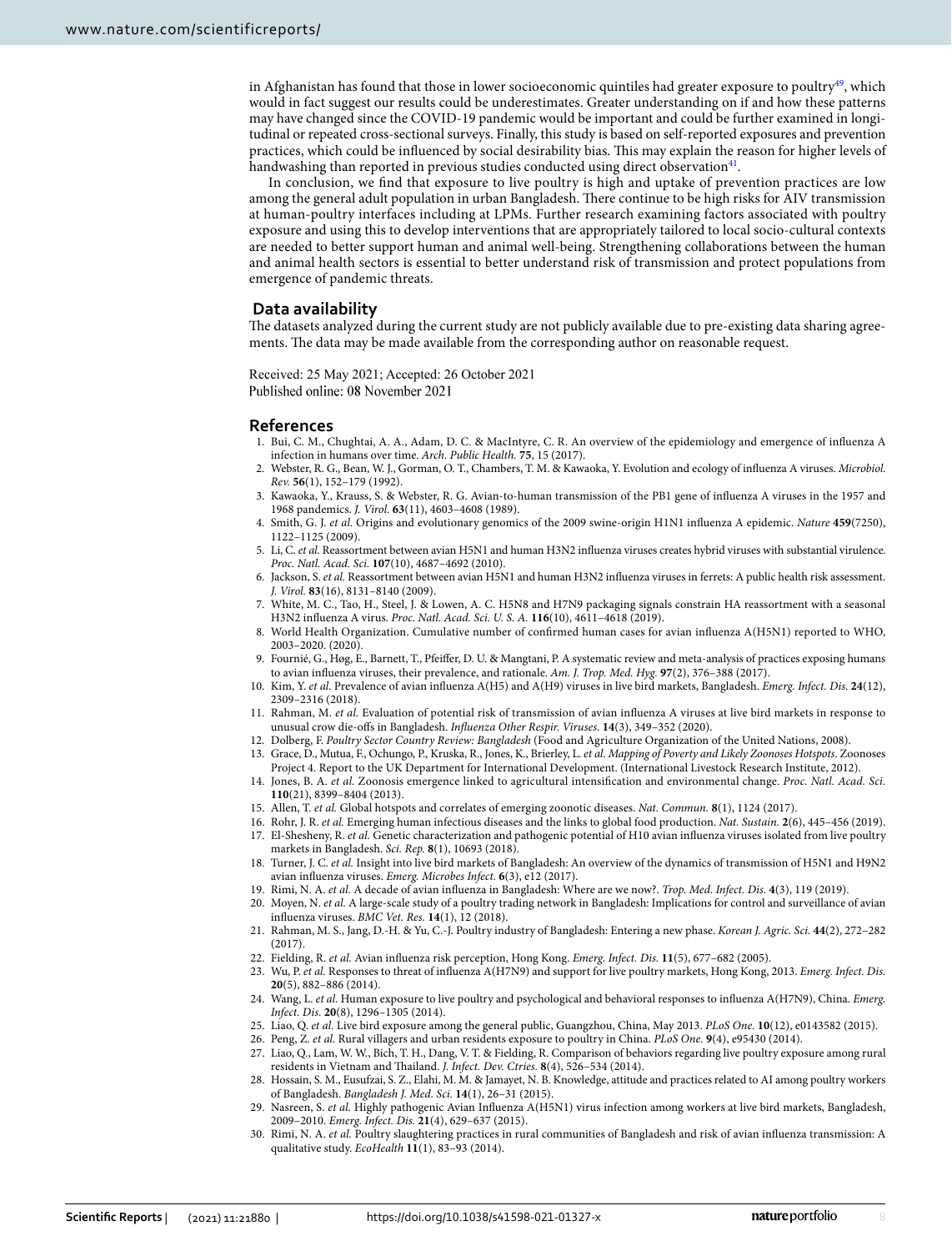- <span id="page-8-0"></span>31. Sultana, R. *et al.* Bangladeshi backyard poultry raisers' perceptions and practices related to zoonotic transmission of avian infuenza. *J. Infect. Dev. Ctries.* **6**(2), 156–165 (2012).
- <span id="page-8-1"></span>32. Bangladesh Bureau of Statistics. Population & Housing Census-2011: National Volume-3: Urban Area Report. Statistics and Informatics Division (2014).
- <span id="page-8-2"></span>33. Berry, I. *et al*. Population health surveillance using mobile phone surveys in low-and middle-income countries: methodology and sample representativeness of a cross-sectional survey of live poultry exposure in Bangladesh. *JMIR Public Health Surveill*. [https://](https://doi.org/10.2196/29020) [doi.org/10.2196/29020](https://doi.org/10.2196/29020) (2021).
- <span id="page-8-3"></span>34. World Health Organization. Public health interventions for prevention and control of avian influenza: WHO Regional Office for South-East Asia. Accessed 30 Mar 2021.<https://apps.who.int/iris/handle/10665/205700> (2006).
- <span id="page-8-4"></span>35. Fitzner, J. *et al.* Revision of clinical case defnitions: Infuenza-like illness and severe acute respiratory infection. *Bull. World Health Organ.* **96**(2), 122 (2018).
- <span id="page-8-5"></span>36. Fielding, R. *et al.* Live poultry exposures, Hong Kong and Hanoi, 2006. *Emerg. Infect. Dis.* **13**(7), 1065–1067 (2007).
- <span id="page-8-6"></span>37. Su, S. *et al.* Epidemiology, evolution, and pathogenesis of H7N9 infuenza viruses in fve epidemic waves since 2013 in China. *Trends Microbiol.* **25**(9), 713–728 (2017).
- <span id="page-8-7"></span>38. Bertran, K. *et al.* Airborne transmission of highly pathogenic infuenza virus during processing of infected poultry. *Emerg. Infect. Dis.* **23**(11), 1806–1814 (2017).
- <span id="page-8-8"></span>39. Van Kerkhove, M. D. *et al.* Highly pathogenic avian infuenza (H5N1): Pathways of exposure at the animal-human interface, a systematic review. *PLoS One.* **6**(1), e14582 (2011).
- <span id="page-8-9"></span>40. Bertran, K., Clark, A. & Swayne, D. E. Mitigation strategies to reduce the generation and transmission of airborne highly pathogenic avian infuenza virus particles during processing of infected poultry. *Int. J. Hyg. Environ Health.* **221**(6), 893–900 (2018).
- <span id="page-8-10"></span>41. Wichaidit, W. *et al.* Efectiveness of a large-scale handwashing promotion intervention on handwashing behaviour in Dhaka, Bangladesh. *Trop. Med. Int. Health.* **24**(8), 972–986 (2019).
- <span id="page-8-11"></span>42. Samaan, G. *et al.* Application of a healthy food markets guide to two Indonesian markets to reduce transmission of "avian fu". *Bull. World Health Organ.* **90**(4), 295–300 (2012).
- <span id="page-8-12"></span>43. Lambrou, A. S., Luitel, H., Bhattarai, R. K., Basnet, H. B. & Heaney, C. D. Informing infuenza pandemic preparedness using commercial poultry farmer knowledge, attitudes, and practices (KAP) surrounding biosecurity and self-reported avian infuenza outbreaks in Nepal. *One Health.* **11**, 100189 (2020).
- <span id="page-8-13"></span>44. Tuite, A. R. *et al.* Estimated epidemiologic parameters and morbidity associated with pandemic H1N1 infuenza. *CMAJ* **182**(2), 131–136 (2010).
- <span id="page-8-14"></span>45. Park, A. W. & Glass, K. Dynamic patterns of avian and human infuenza in east and southeast Asia. *Lancet Infect. Dis.* **7**(8), 543–548  $(2007)$
- <span id="page-8-15"></span>46. Islam, K., Rahman, M., Sharif, A., Kawsar, A., Alam, Z., Rahman, M. *et al*. editors. *Introducing Mobile Phone for Interview in Surveillance System in Bangladesh: Validation of the Method*. (ASTMH, 2013).
- <span id="page-8-16"></span>47. Pariyo, G. W. *et al.* Does mobile phone survey method matter? Reliability of computer-assisted telephone interviews and interactive voice response non-communicable diseases risk factor surveys in low and middle income countries. *PLoS One.* **14**(4), e0214450 (2019).
- <span id="page-8-17"></span>48. Intelligence, G. S. M. A. *The Mobile Economy: Asia Pacific 2020* (GSM Association, 2020).
- <span id="page-8-18"></span>49. Leslie, T., Billaud, J., Mofeh, J., Mustafa, L. & Yingst, S. Knowledge, attitudes, and practices regarding avian infuenza (H5N1), Afghanistan. *Emerg. Infect. Dis.* **14**(9), 1459–1461 (2008).

# **Acknowledgements**

The authors thank the study participants and the field teams, including data collectors at the Institute of Epidemiology, Disease Control and Research for their contributions to the study.

## **Author contributions**

Study conceptualization and design: I.B., P.M., A.L.G., S.K.M., D.F., M.S.F.; study implementation and data collection: I.B., P.M., M.R., I.A.K., S.S., T.N.; data analysis and manuscript drafing: I.B. All authors critically reviewed the manuscript for important intellectual content and approved the fnal version.

## **Funding**

I.B. received funding for this work through a Vanier Canada Graduate Scholarship, a doctoral research award from the International Development Research Centre (Grant no. 108621-010) and an early career grant from the National Geographic Society (Grant no. EC-54093R-18).

# **Competing interests**

The authors declare no competing interests.

# **Additional information**

**Supplementary Information** The online version contains supplementary material available at [https://doi.org/](https://doi.org/10.1038/s41598-021-01327-x) [10.1038/s41598-021-01327-x](https://doi.org/10.1038/s41598-021-01327-x).

**Correspondence** and requests for materials should be addressed to I.B.

#### **Reprints and permissions information** is available at [www.nature.com/reprints.](www.nature.com/reprints)

**Publisher's note** Springer Nature remains neutral with regard to jurisdictional claims in published maps and institutional afliations.